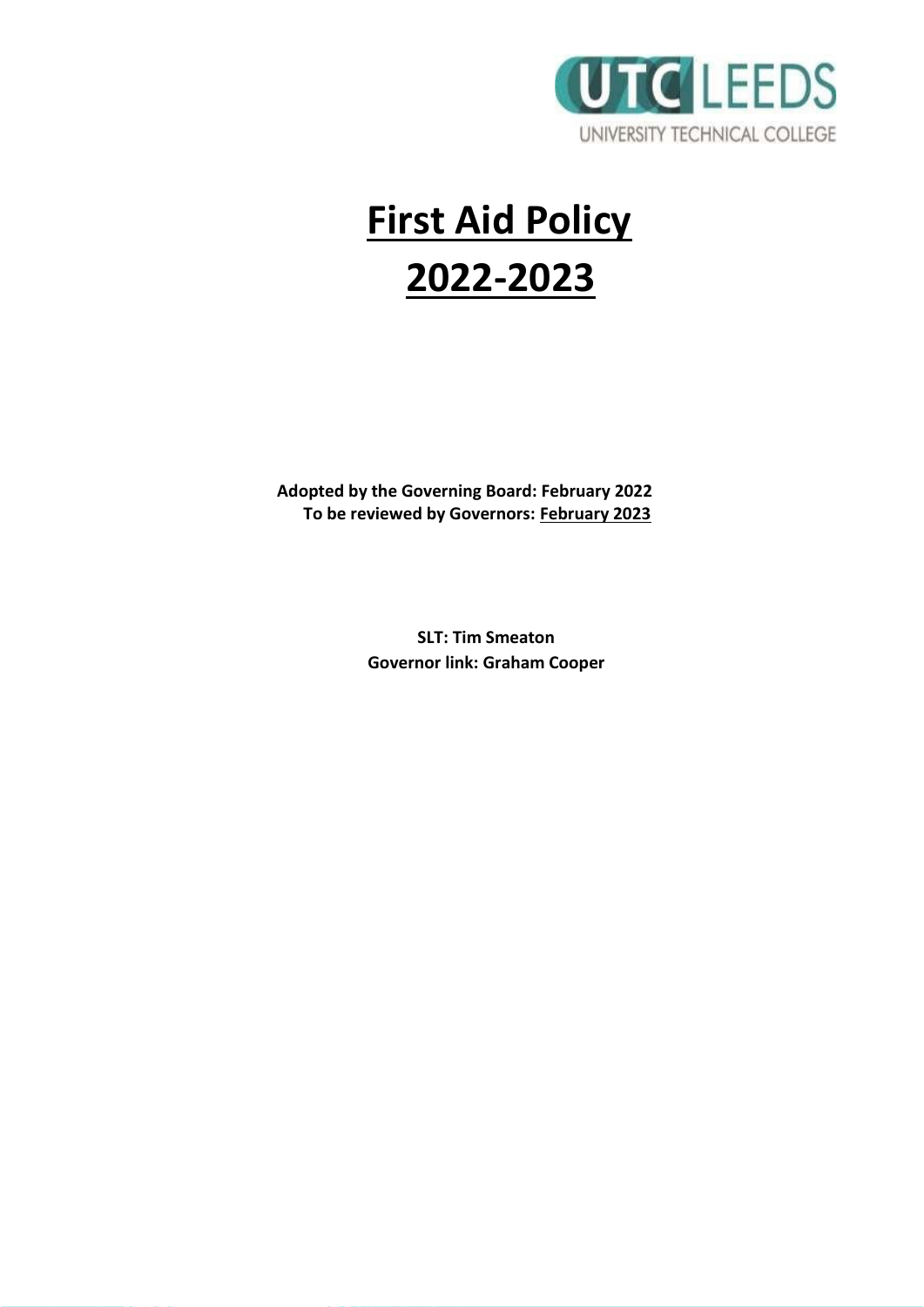

## **First Aid Policy**

UTC Leeds recognises its responsibility to provide First Aid and will ensure that staff, students and visitors have access to adequate equipment and Business at all times during the working day.

## **1. Aim**

This Policy describes the procedures that ensure that the appropriate First Aid is administered promptly and effectively to the students, staff and visitors to UTC Leeds.

The Policy is especially important given the specialised nature of the curriculum at UTC Leeds and the potential of some of the equipment utilised to cause significant injury.

## **2. Legislation**

The Health and Safety at Work Act (1974) imposes a general duty on the UTC to ensure, as far as is practicable, the health, safety and welfare of all employees, visitors and contractors. The Health and Safety First Aid Regulations (1981) set out the basic requirements for the provision of appropriate equipment, Business and qualified personnel.

## **3. Definitions**

First Aid is defined as, 'the immediate treatment necessary for the purpose of preserving life and minimising the consequences of injury or illness until expert medical assistance can be obtained'. First Aid also includes the initial treatment of minor injuries, which will not need treatment by a medical practitioner. The object of First Aid is to offer assistance to anyone injured or suddenly taken ill before expert help from a doctor or nurse is available, or before an ambulance arrives.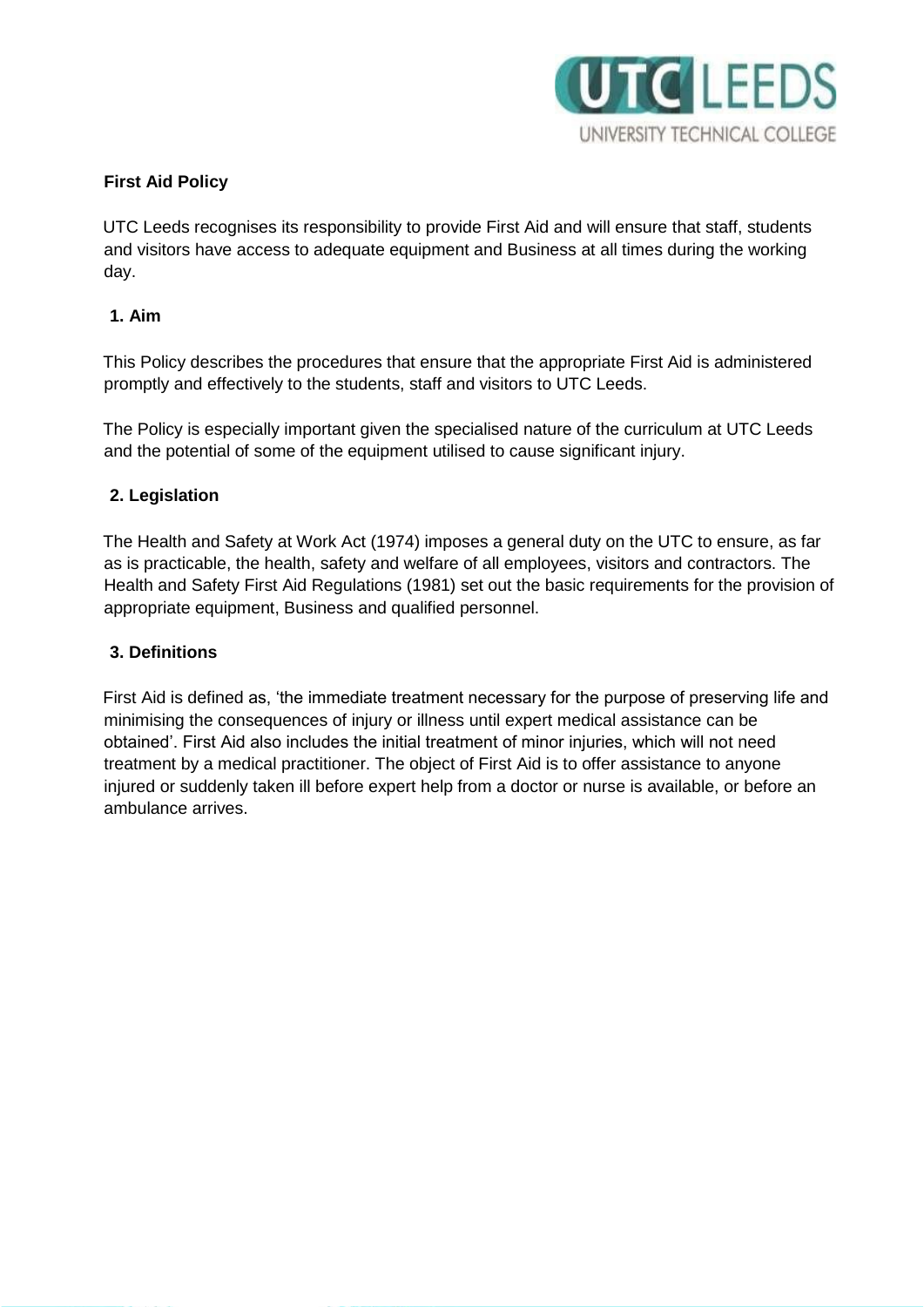

## **Roles and Responsibilities**

## **Principal**

- Arrange for sufficient numbers of staff to be or to become trained First Aiders;
- Appoint a person to take charge of First Aid arrangements;
- Ensure records of training are up-to-date;
- Ensure refresher training and re-testing of competence before certificates expire;
- Ensure a suitably stocked First Aid container;
- Provide information for all staff on First Aid arrangements;
- Ensure First Aid procedures are in place in relation to off-site activities/trips;
- Ensure First Aid procedures are in place for out-of-College hours' arrangements e.g. lettings, Parents' evenings;
- Ensure adequate provision for trainee teachers working on site who have the same status as staff for the purposes of health and safety legislation;
- Ensure under the Reporting of Injuries, Diseases and Dangerous Occurrences Regulations (RIDDOR) (1995) a record is kept of any reportable injury, disease or dangerous occurrence which includes: the date and method of reporting; the date, time and place of the event; personal details of those involved and a brief description of the nature of the event or disease;
- Ensure parents/carers are aware of the UTC Health and Safety Policy, including arrangements for First Aid;
- Ensure First Aid information is included in induction programmes for new staff and students.

## **First Aider**

- Assess extent of injury or condition of the casualty;
- Give immediate appropriate treatment in accordance with their training;
- Summon an ambulance or other external medical service;
- Liaise with the Leeds School Nurse Service to ensure First Aid kits are fully stocked and refilled after use;
- Keep suitable records of all treatment administered following guidelines in this Policy;  $\Box$ Notify the Principal of the expiry of their qualifications, at least six months beforehand.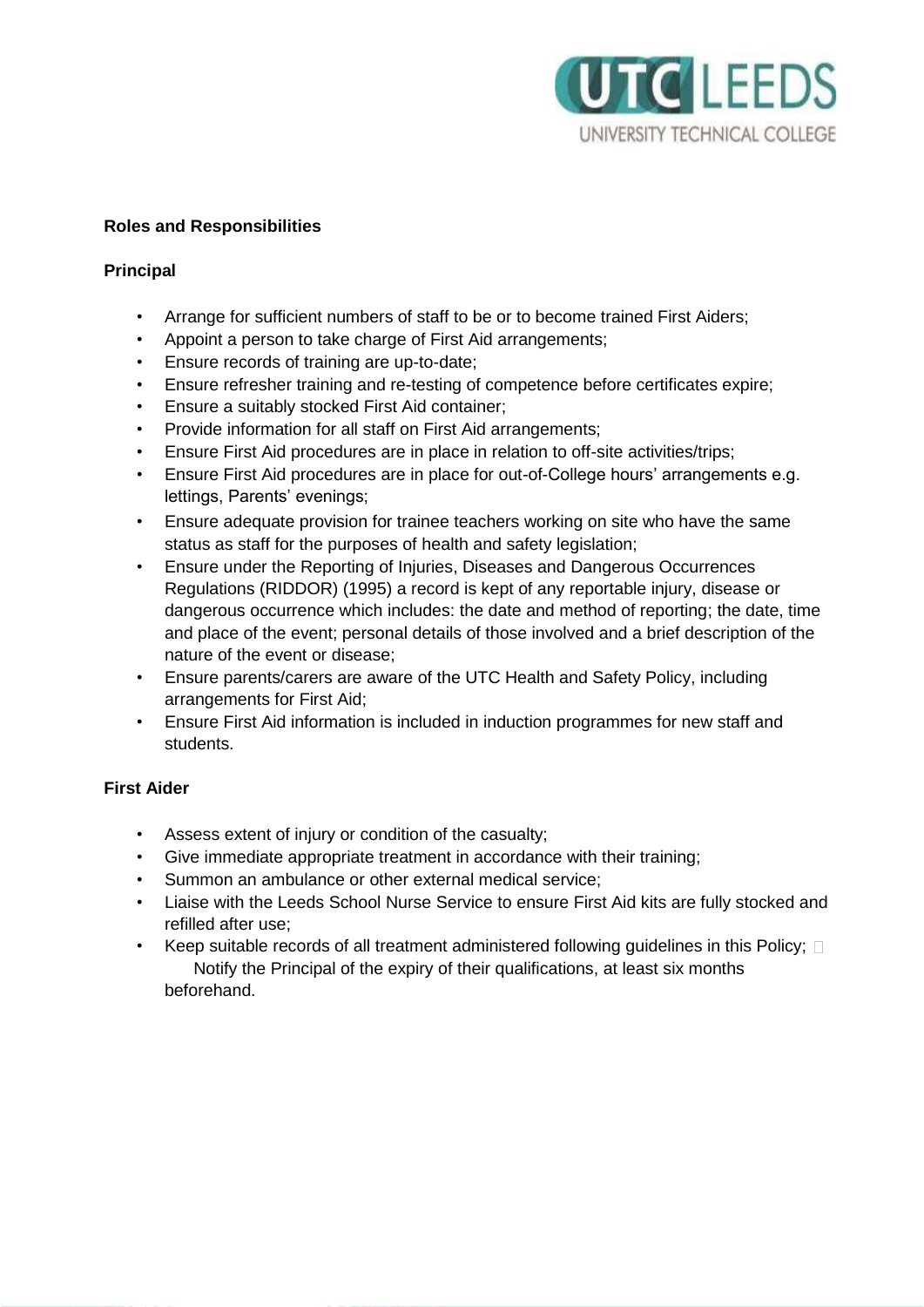

## **All Staff**

In terms of First Aid, UTC Leeds expects all members of staff, in an emergency, to offer assistance to the best of their ability, whether trained or otherwise. In doing so, and with good intentions, staff may not be deemed negligent. UTC Leeds accepts all legal responsibility. In the first instance an injury will be assessed as to its seriousness. This can be done by any member of staff. If there is any doubt, a First aider must be called and the medical action flow chart (below) followed.

## **Organisation**

- UTC Leeds will provide for a minimum of one First Aider per 125 students/staff plus one for additional coverage;
- As of September 2019, UTC Leeds has First Aiders **\*see appendix 1 for list of names\***  and the number
	- of qualified First Aiders will rise as the student and staff population rises;
- When selecting First Aiders, the Principal has considered the individual's:
	- o Reliability and communication skills;
	- $\circ$  Aptitude and ability to absorb new knowledge and learn new skills;  $\circ$  Ability to cope with stressful and physically demanding emergency procedures;

A First Aider must be able to leave to go immediately to an emergency. To maximise availability, First Aid trained staff will, so far as is possible, be non-teachers; All staff will be made aware of the names and usual locations of First Aiders; A rota will be co-ordinated and will take into account cover required for absence.

While First Aiders carry out their duties voluntarily, they do so in the course of their employment. The UTC fully indemnifies the staff against claims for negligence arising from the administration of First Aid to students or third parties, provided that they are acting within the scope of their employment and they hold a current, approved First Aid qualification, and are following the UTC guidelines on administration of First Aid.

## **First Aid Procedures**

## **Serious Injury**

A serious injury is defined as that which is likely to require hospital or urgent medical treatment, for example broken bones, dislocation, unconsciousness, head injury, deep tissue wound or significant loss of blood.

## **Head Injuries**

- Must be referred to a First Aider.
- The First Aider must ensure Parents/carers are informed.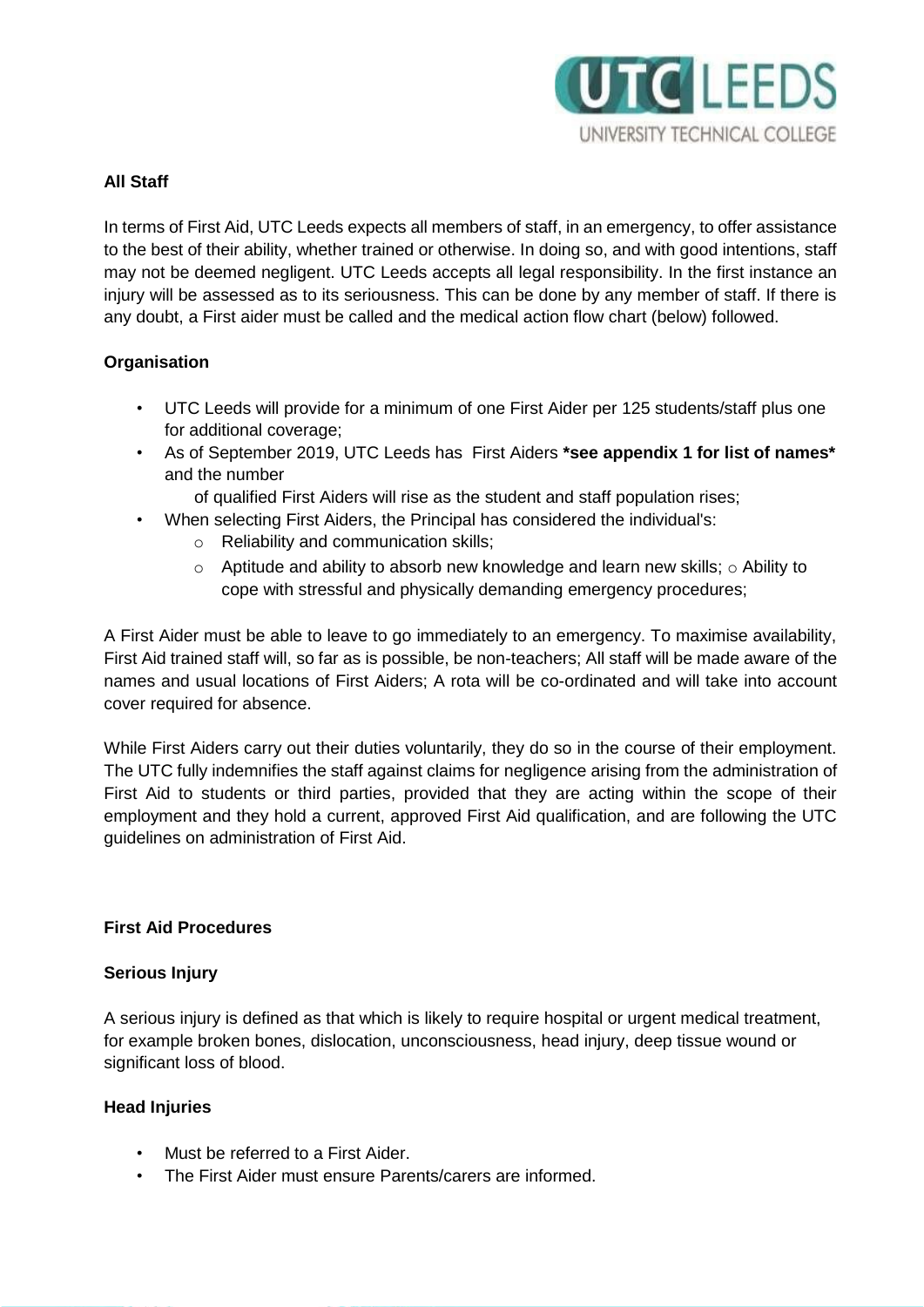

• First Aiders must ensure a text/phone call is sent to parents/carers for head injuries without exception.

## **First Aid Code of Practice**

The training of a First Aider will cover:

- Resuscitation;
- Control of bleeding;
- Treatment of an unconscious casualty;
- Identification of fractures;
- Communications and contents of First Aid boxes;
- Treatment of minor cuts bruises and splinters, etc.;
- The training must be certifiable and repeated every three years.

## **4. First Aid Boxes**

First Aid Boxes are located in each laboratory, in the Engineering rooms, the Kitchen, Dining Room, Reception and Medical Examination Room.

- First Aid Boxes are clearly labelled and have open access.
- Travel First Aid Packs are available and must be taken on all off-site visits.
- A 'First Aider Only Box' with more specialised equipment is available in the Medical Examination Room.

## **5. Medical Examination Room**

The Medical Examination Room contains:

- First Aid Box;
- Wash hand basin/sink providing hot and cold running water and also drinking water with paper cups.
- Couch complete with a blanket.
- Comfortable chair.

## **6. Spillage of Bodily Fluids**

In the event of the spillage of bodily fluids e.g. blood, faeces, vomit, then the following procedure must be followed:

- Appropriate protective clothing must be worn;
- The affected area must be cordoned off;
- Absorbent compound e.g. sawdust or sand must be applied to the spillage;
- The treated spillage must then be thoroughly cleaned up and disposed of hygienically.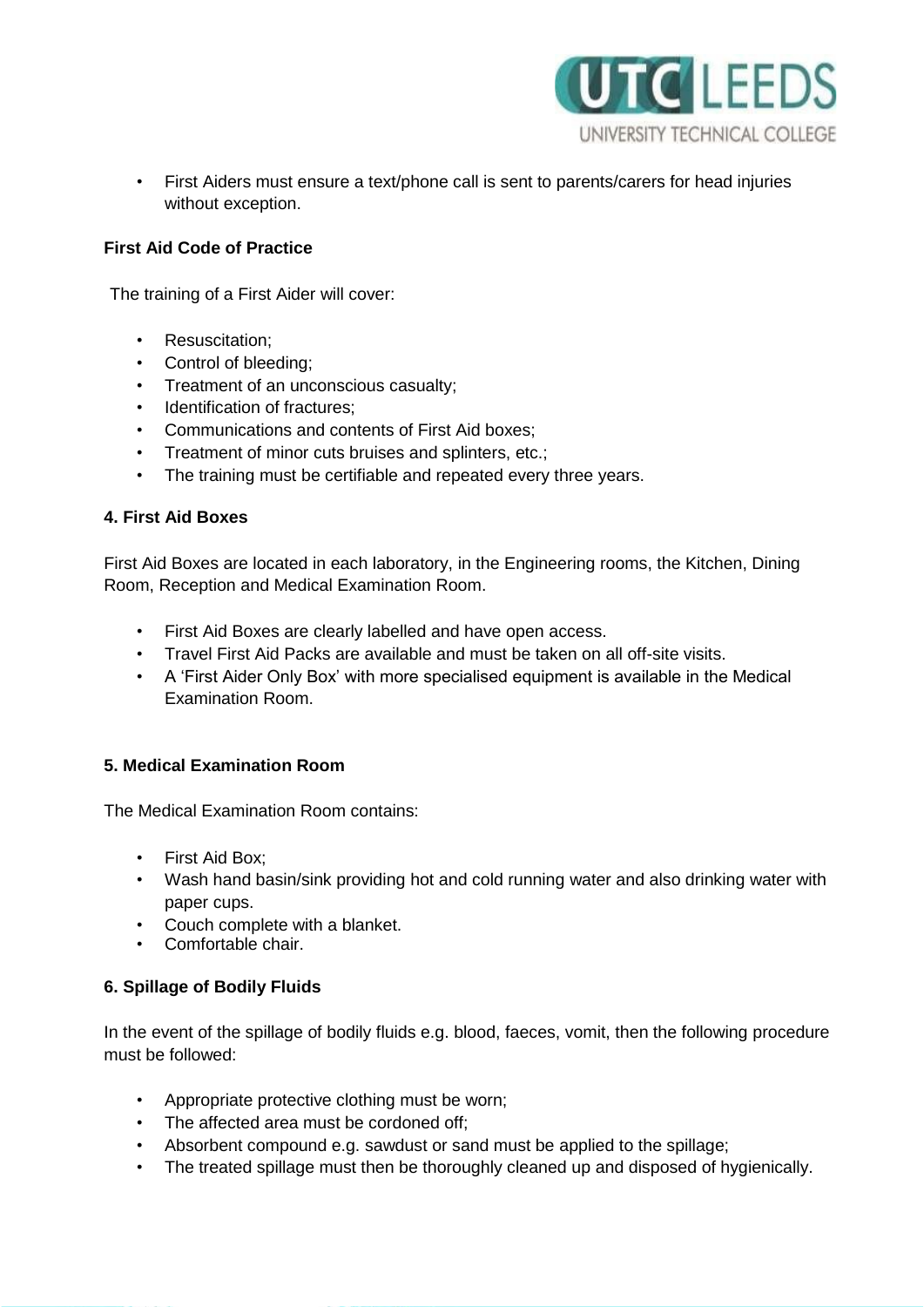

The Buildings Management Team has appropriate materials for this procedure.

## **7. Casualty Care**

Treatment at UTC Leeds is provided for minor injuries e.g. small cuts, bumps and bruises. In relation to serious injuries, First Aid is provided to stabilise a casualty until they can be taken to hospital or put in the charge of competent medical care.

Serious injuries should be placed in the care of the trained First Aider or, in the absence of a First Aider, the Ambulance Service.

UTC Leeds complies with the Reporting of Injuries, Diseases and Dangerous Occurrences Regulations (RIDDOR) (1995). RIDDOR states that the following are all reportable incidences:

## **If involving staff:**

- Fractures, other than to fingers, thumbs and toes;
- Amputations;
- Any injury likely to lead to permanent loss of sight or reduction in sight;
- Any crush injury to the head or torso causing damage to the brain or internal organs;
- Serious burns (including scalding) which covers more than 10% of the body;
- Causes significant damage to the eyes, respiratory system or other vital organs;
- Any scalping requiring hospital treatment;
- Any loss of consciousness caused by head injury or asphyxia;
- Any other injury arising from working in an enclosed space which leads to hypothermia or heat-induced illness;
- Requires resuscitation or admittance to hospital for more than 24 hours.

## **If involving students or visitors:**

- An injury that arose out of or in connection with a work activity and the student/visitor is taken directly from the scene of the accident to hospital for treatment (examinations and diagnostic tests do not constitute treatment).
- The list of injuries mentioned above in the staff section do not apply to students and thus any hospitalisation where treatment is required makes an incident reportable.

As such, all staff giving First Aid to a student, member of staff or visitor must complete the relevant reporting documentation immediately after the incident.

A record of any reportable injury, disease or dangerous occurrence will be kept. It will include: the date and method of reporting; the date, time and place of the event; personal details of those involved and a brief description of the nature of the event or disease.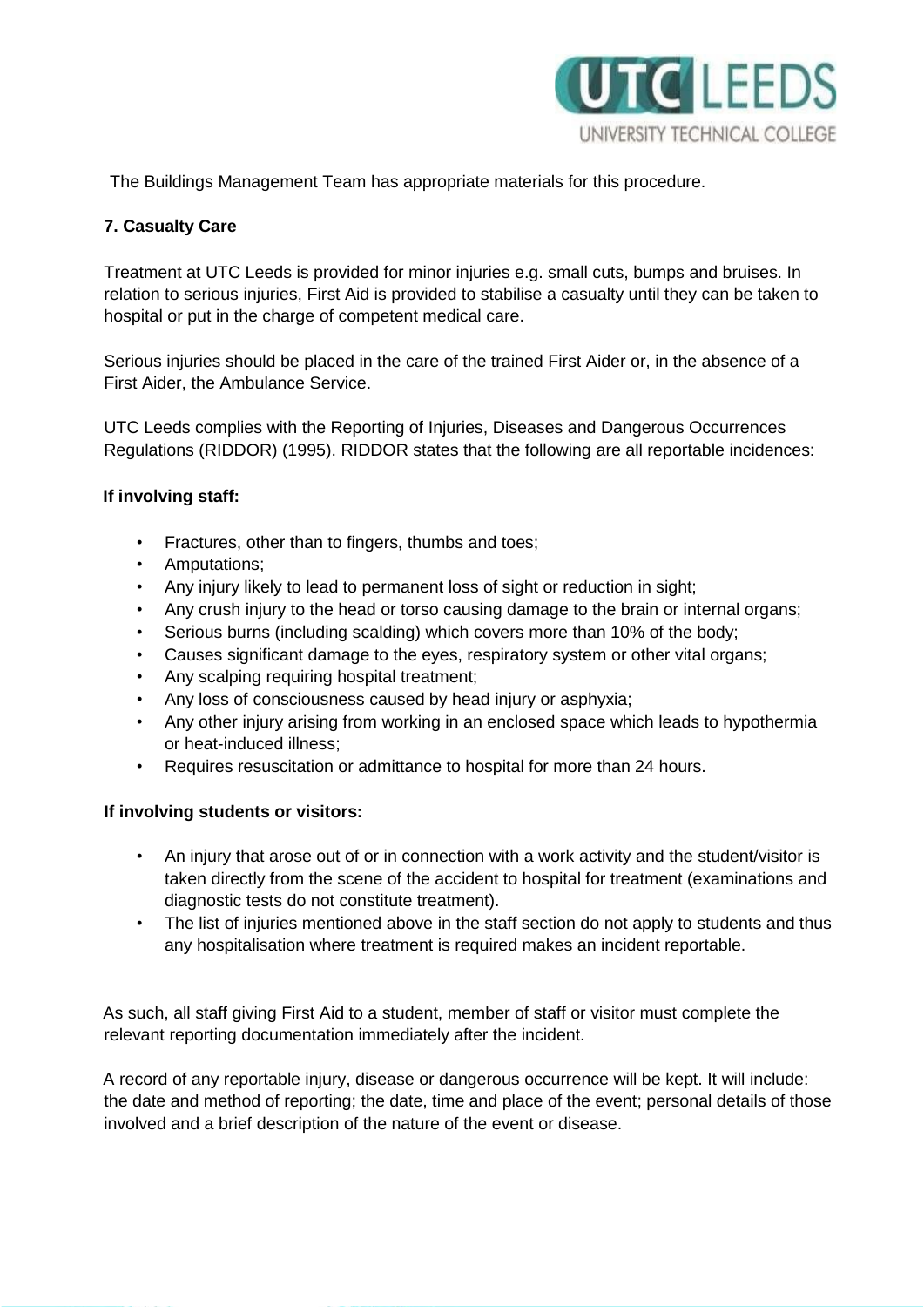

The RIDDOR documentation will be reviewed at weekly intervals in order to ensure that, where it is reasonably practicable, all precautions are taken to ensure there will be no repeat injuries or incidences. It is the right of any member of the College community to report an incident or injury to the Health and Safety Executive if it is believed that satisfactory measures have not been taken to ensure the hazard is removed or resolved.

Further details about reporting a dangerous or hazardous incident may be found at [www.hse.gov.uk](http://www.hse.gov.uk/)

## **8. Procedures**

Procedure in the event of an accident, illness or injury.

A qualified First Aider, wherever possible, will deal with all accident, injury or illness sustained by students, staff or visitors.

## **Students**

- If attention is required by a student during a lesson or outside of lesson time, they must be directed and accompanied, where appropriate, to Reception. If it is deemed inappropriate to move the student, then a responsible person/student should be sent to seek assistance from Reception.
- Reception will then call a First Aider to attend.
- If it is necessary to send the student home, the First Aider will liaise with parents/carers to make the necessary arrangements. Students should not be allowed to make their own way home and if home contact is not possible, the student should remain on site until this has been achieved.
- Parents/carers are required to collect, or arrange to have their child collected, if the student has sustained a head injury.
- The parent/carer will be notified if a student is seen by a First Aider and does not require to be collected.
- Emergency hospital attention must be sought at any point that the First Aider believes it is necessary. This must be done through Reception as soon as possible. A member of staff must accompany the student to hospital and stay with them until a parent/carer or arrives.

A First Aider must never be alone in the First Aid room with a student of the opposite sex, e.g. a female member of staff should be present with female students.

## **Staff and Visitors**

Anyone requiring medical attention should report to Reception. If an ambulance is required for a member of staff, the person identified on staff records as the emergency contact should be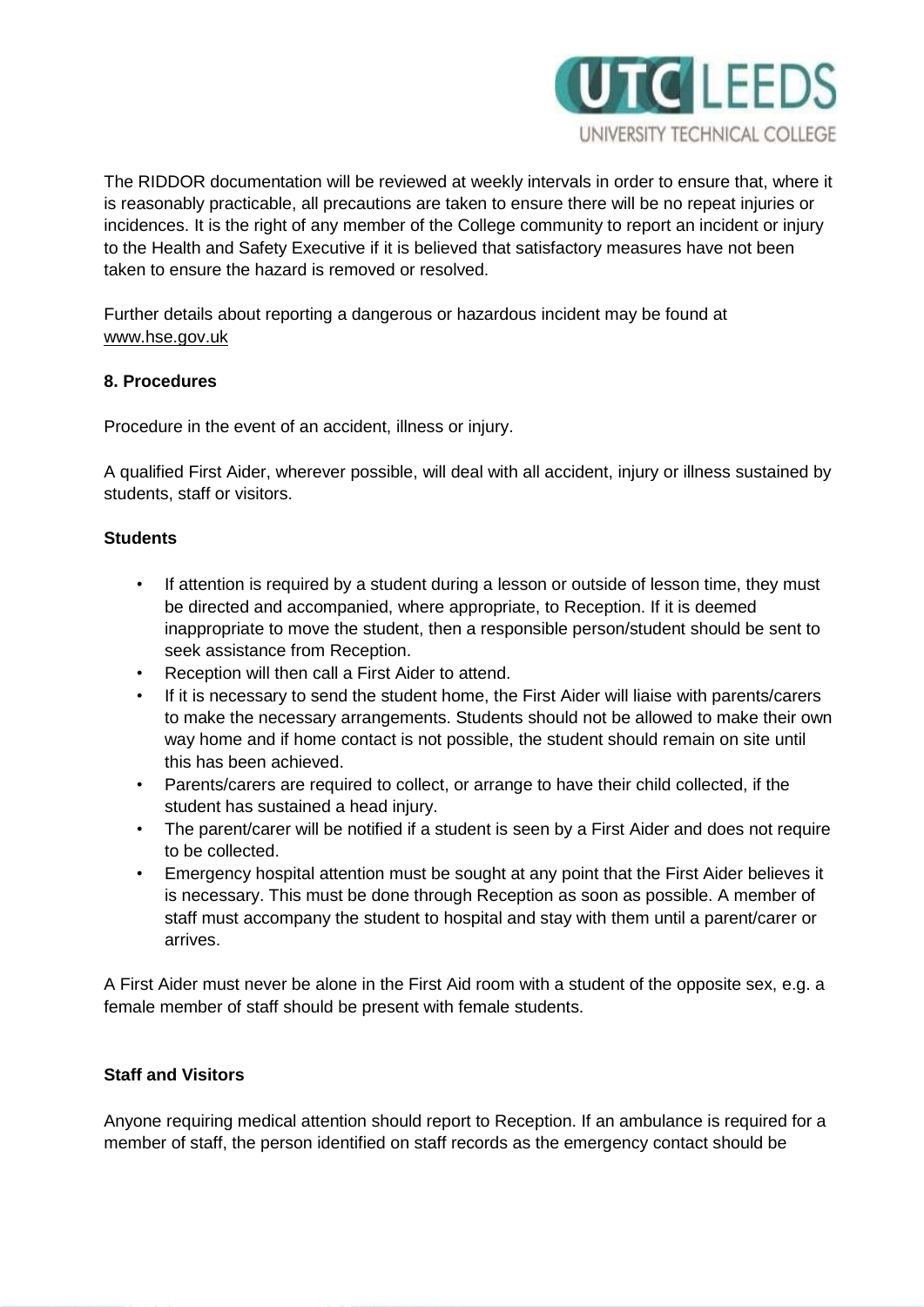

informed unless the member of staff requests otherwise. If a visitor to the College requires an ambulance, all efforts must be made to contact the visitor's place of work.

## **9. Records**

## **Students**

After administering First Aid, the First Aider should ensure that the First Aid Treatment Log Book is completed and details recorded on SIMS. The person responsible for First Aid will review the forms; matters of concern will be addressed immediately and a full accident report will be prepared for the Governing Body.

## **Adults**

After administering First Aid, the First Aider will ensure that the First Aid Log Book is completed.

RIDDOR records will be completed as necessary.

## **10. First Aid Inspection**

A review of staffing, procedures and First Aid kits will be undertaken at least once a year by the person responsible for First Aid, in consultation with the Business Manager.

# **Medical Room Process**

## **The Medical Room at UTC Leeds**

- Is for the initial care of the ill or injured.
- Is for First aid is not medical treatment. It is important to note that:
- The treatment for injuries that occurred at home are the responsibility of Parent/Carer.
- It is not the role of the Administration Staff to manage a student's ongoing condition.

## **Medical Room duty**

- Only UTC Staff who hold a current First Aid Certificate are eligible to volunteer to undertake this duty within UTC hours. Staff without this certificate cannot be called upon or be expected to perform this duty.
- When sending a student to the UTC reception for any of the issues noted below students are to have a "Out of lesson" pass completed by the Teacher/member of staff who sent them with the student's full name, class and reason for being sent to Medical Room. This is a legal requirement.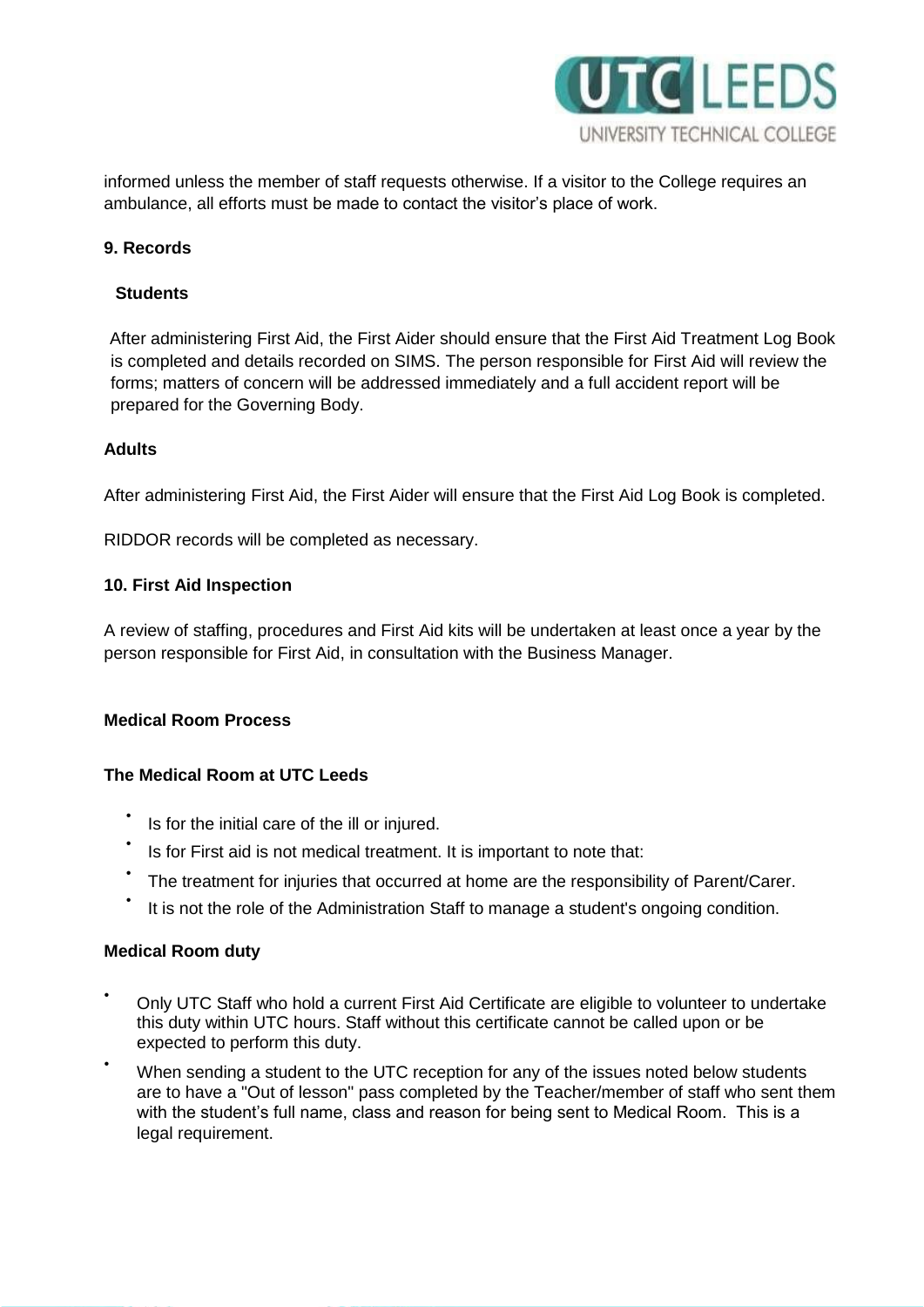

- If student(s) are not able to attend reception then a student will be sent to reception with details of the location of the incident to notify reception who will call first aider to attend the student(s).
- Reception staff will contact a first aider (if they are not first aid trained themselves) who will visit the student in Medical Room.
- As this duty is done voluntarily, first aider can administer minor first aid only. They are not permitted to administer pain killers without Parent/Carer permission. They cannot diagnose an illness or be called upon to determine the extent of an injury if it is not obvious.

#### **Process where a student is referred to the medical room for feeling unwell**

The following procedures will be followed by the Administration Staff responsible for First Aid duties under instruction from the referring member of staff:

The member of administration staff will assess the student and record the details on the accident/illness form, which is stored in the accident/illness folder in the medical filing cabinet. If the member of administration staff is not first aid trained, they will need to refer to a first aider.

**The member of administration staff must check the list of students with individual health care plans (stored in the medical filing cabinet) and ensure that in the case of a student having one of these plans, that the details on the document are followed, with regard to treating the student \*\*** 

- If the first aider deems that there is no improvement after the 15 minutes, then the contact the Parents/Carers/emergency contact must be contacted to collect the students from school. The call will normally be the responsibility of the reception staff.
- If the emergency parent/carer contact is not available then Principal/SLT should be notified immediately to determine safe course of action.
- If the student has vomited, the Parent/Carer should be contacted immediately and asked them to collect their child from school.
- If the student is not able to wait in reception for their parent/carer to collect them, it is the responsibility of the reception staff to check that the condition of the student has not changed every 10 minutes. If the member of reception staff is concerned that the condition of the student is deteriorating they should follow the steps overleaf for minor injury/critical incident (or call for a first aider if they are not first aid trained).
- The reception staff must email "All staff" to inform them that the student has gone home and should log this on SIMS (register) and on the sick bay form.
- All illnesses must be recorded on SIMS under the students "linked documents" section.

## **Process for students with minor injuries:**

• The member of administration staff (who is first aid trained/seek a first aider if not) will assess the scale of the injury that the student has (if it is deemed critical, then the process for critical incidents which is shown below should be followed)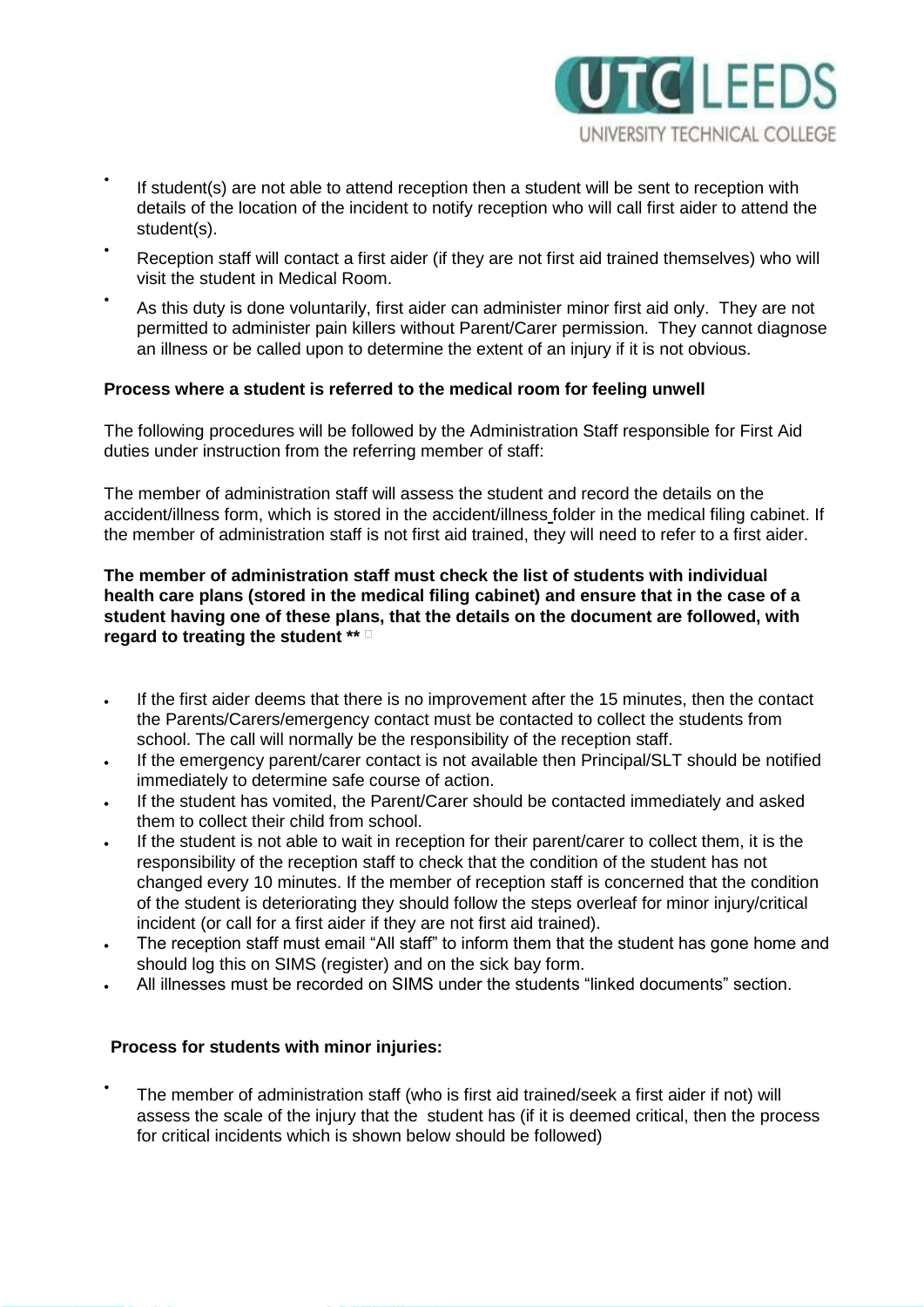

## **\*\* The member of administration staff must check the list of students with individual health care plans (stored in the medical filing cabinet) and ensure that in the case of a student having one of these plans, that the details on the document are followed, with regard to treating the student \*\***

- For students with a minor injury/illness treat, the first aider will treat accordingly (e.g. a plaster) and sent back to class or be permitted to rest for 10 minutes.
- If the injury is deemed severe enough or if no improvement occurs the Parents or Carers to be contacted by Administration Staff and logged on SIMS (register) and on the sick bay form. The first aider may decide to call 111 for further advice.
- The reception staff must email "All staff" to inform them that the student has gone home and should log this on SIMS (register).
- All incidents must be logged on SIMS by the responding first aider on the student's "linked documents" section.
- Student has a head injury Parents/Carers are to be notified by Administration Staff and asked to come and check the child. Especially in the case of a head injury it is the Parents/Carers responsibility to ascertain the most appropriate next course of action.
- If the emergency parent/carer contact is not available then Principal should be notified immediately to determine safe course of action.
- Eyes can only be washed out using the eye care kit.
- All injuries must be recorded in the accident/illness book by the first aider who has treated the student (the first aider may delegate the completion of the accident book to another member of staff but they must check and sign it once completed). The slip from the accident book is to be stored in the minor incident accident folder in the filing cabinet.
- Periodically the accident/illness forms will be collected by the Health and Safety Coordinator and digitised on the accident spreadsheet. the paper copies will be passed to the relevant pastoral department to be stored in the student's personal record. A carbon copy of each of the slips is created upon writing. At the start of each half term, the reception team are to scan all the medical slips and upload them to CPOMS but also retain the paper copies.

## **The decision to call an ambulance will be made by the first aider. The parent/carer must be informed that they should meet the student and staff member at the hospital. The staff member is to stay with the student until the parent/carer arrives.**

## **Process for a Critical Incident:**

In the event of a critical incident e.g. where the first aider deems that immediate medical attention is required, the first aider will organise for an ambulance to be called and the Parents/Carers will be notified immediately. This needs to be logged on SIMS (reception) and on the sick bay form by the first aider (or delegated to the reception team)

**In the event that parents/carer/emergency contact cannot be contacted a member of UTC Leeds staff (with a DBS check) will accompany students to hospital. The parent/carer must be informed that they should meet the student and staff member at the hospital. The staff member is to stay with the student until the parent/carer arrives. \*\***